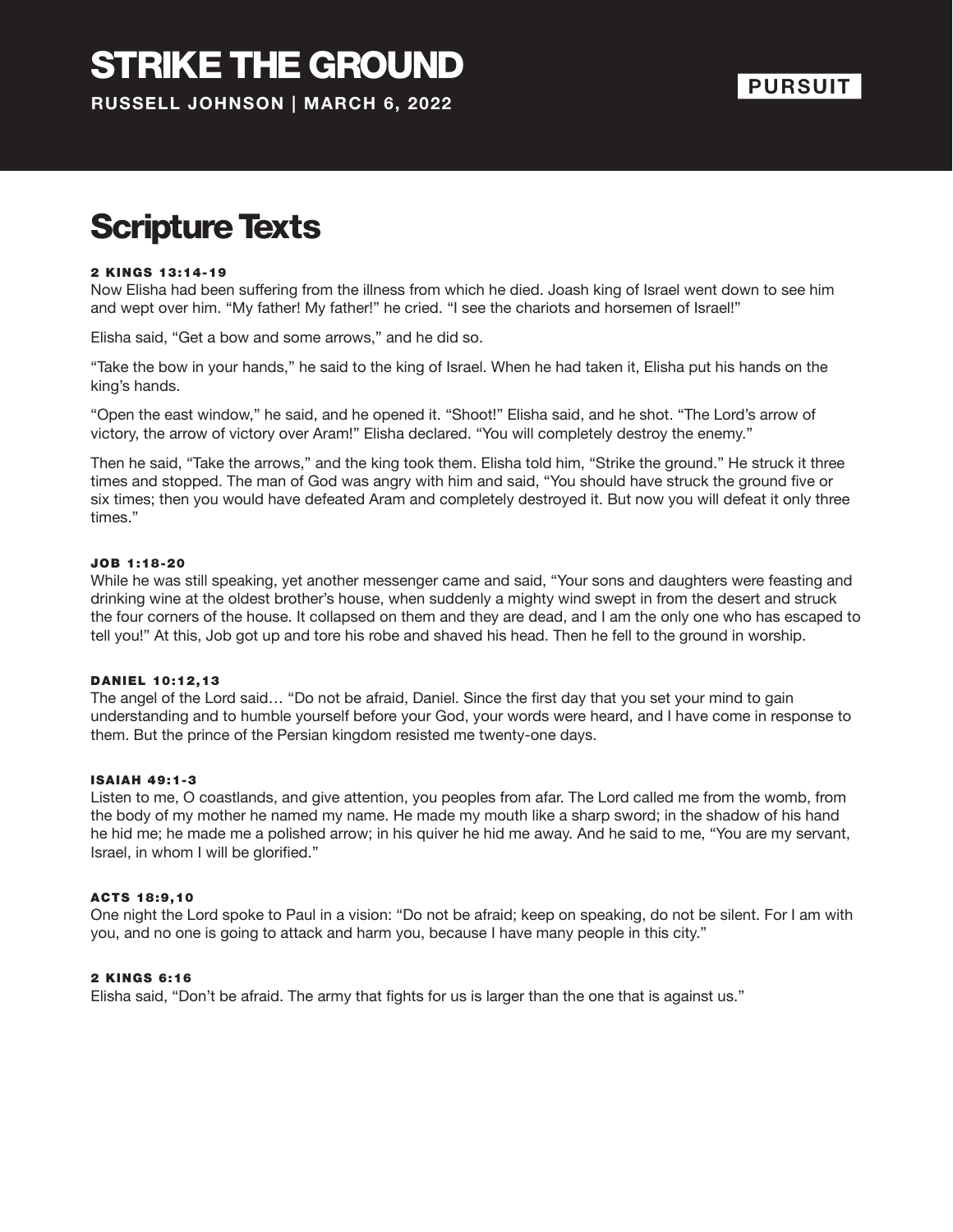### Big Ideas

1

3

**A true test of commitment in our lives is when a good thing dies. Can we stay faithful to the followership of Christ?**

# 2

6

**If the only time we show up at church is during crisis, then we aren't living from glory to glory; we are living from problem to problem. Church is not merely an emergency room; it is a health club.**

**Church often operates as the lattice structure for our lives; it helps us grow in the right direction. Allow this structure to help inspire a deep commitment to a long obedience in the same direction.**

4 **It is time to fight.** 

**Success is obedience;** 5 **let God handle the outcomes.**

**Don't quit speaking to the dry bones until they live. Don't quit prophesying to the four winds until they blow. There is living water in Seattle's ground and we will not quit until it floods the Northwest.**